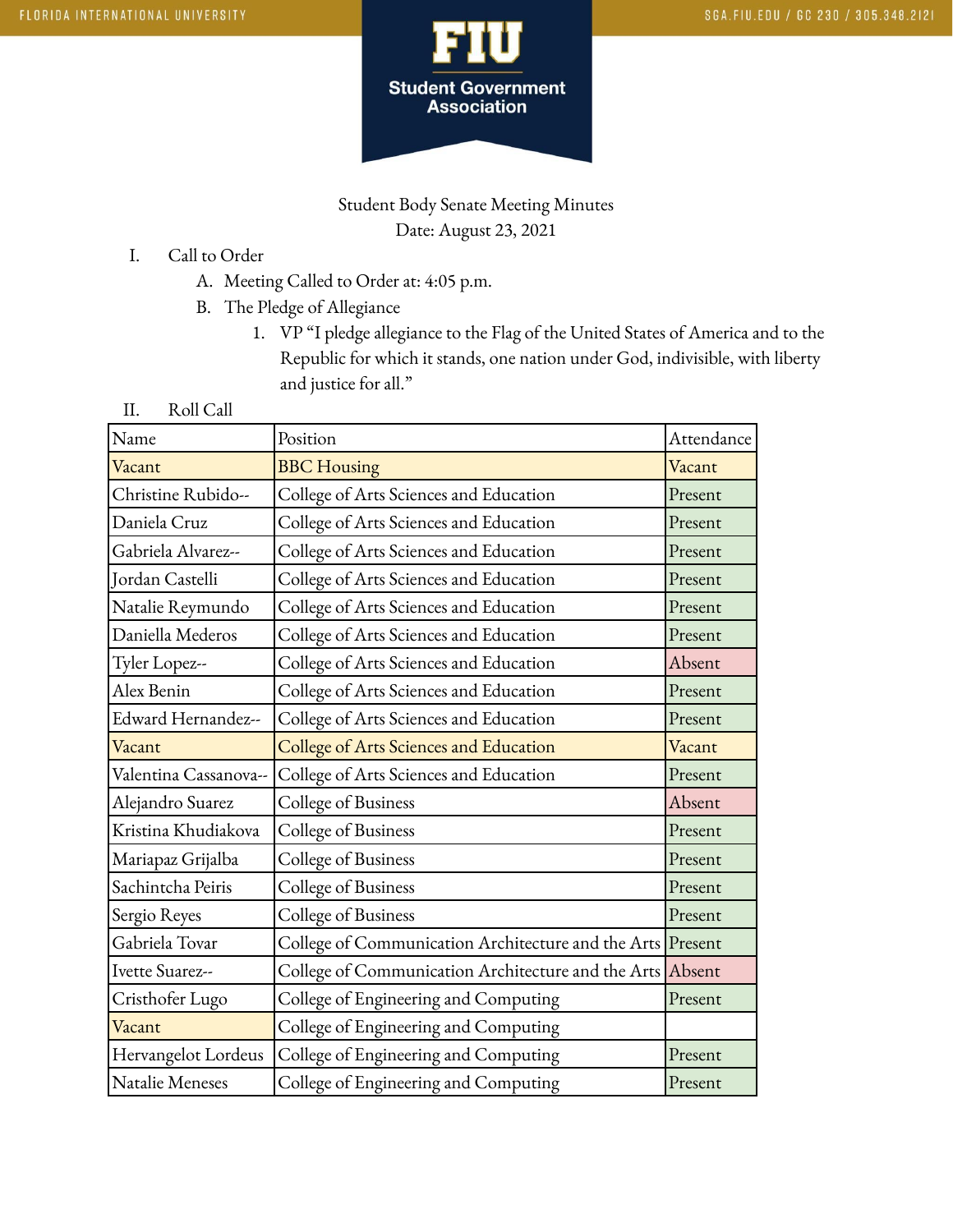| Celesse Temes--     | College of Hospitality and Tourism Management | Absent  |
|---------------------|-----------------------------------------------|---------|
| Natalie Lahera      | College of Law                                | Present |
| Manuela Jaramillo-- | College of Medicine                           | Present |
| Joshua Lovo-Morales | College of Nursing and Health Sciences        | Present |
| Tyra Moss--         | College of Public Health and Social Work      | Present |
| Joshua Mandall      | Graduate School                               | Present |
| Vacant              | <b>Graduate School</b>                        | Vacant  |
| Vacant              | <b>Graduate School</b>                        | Vacant  |
| Vacant              | <b>Graduate School</b>                        | Vacant  |
| Vacant              | <b>Graduate School</b>                        | Vacant  |
| <b>VACANT</b>       | Honors College                                | Vacant  |
| Vacant              | <b>Lower Division BBC</b>                     | Vacant  |
| Zoilo Batista       | <b>Lower Division MMC</b>                     | Present |
| Jacob Bharat        | <b>MMC</b> Housing                            | Present |
| Sebastian Aviles    | <b>MMC</b> Housing                            | Present |
| Taylor Sokolosky    | <b>MMC</b> Housing                            | Present |
| Vacant              | <b>Online Student</b>                         | Vacant  |
| Alexander Sutton    | School of International and Public Affairs    | Present |
| David Luis          | School of International and Public Affairs    | Present |
| Sadie Testa-Secca-- | School of International and Public Affairs    | Absent  |
| Vacant              | <b>Upper Division BBC</b>                     | Vacant  |
| Vacant              | <b>Upper Division BBC</b>                     | Vacant  |
|                     | <b>Upper Division MMC</b>                     | Vacant  |
| Nicholas Pastrana   | <b>Upper Division MMC</b>                     | Present |

- III. Approval of Minutes from Last Meeting
	- A. Senator castelli moves to approve minutes from 7/26/2021. Senator Sutton seconds, motion passes
- IV. Adoption of the Agenda
	- A. Senator luis moves to adopt the agenda of 8/23/2021. Senator reyes seconds. Motion passes.
- V. Invited Speakers
	- A. State of Student Body Address
	- B. Jon Warech (Hillel)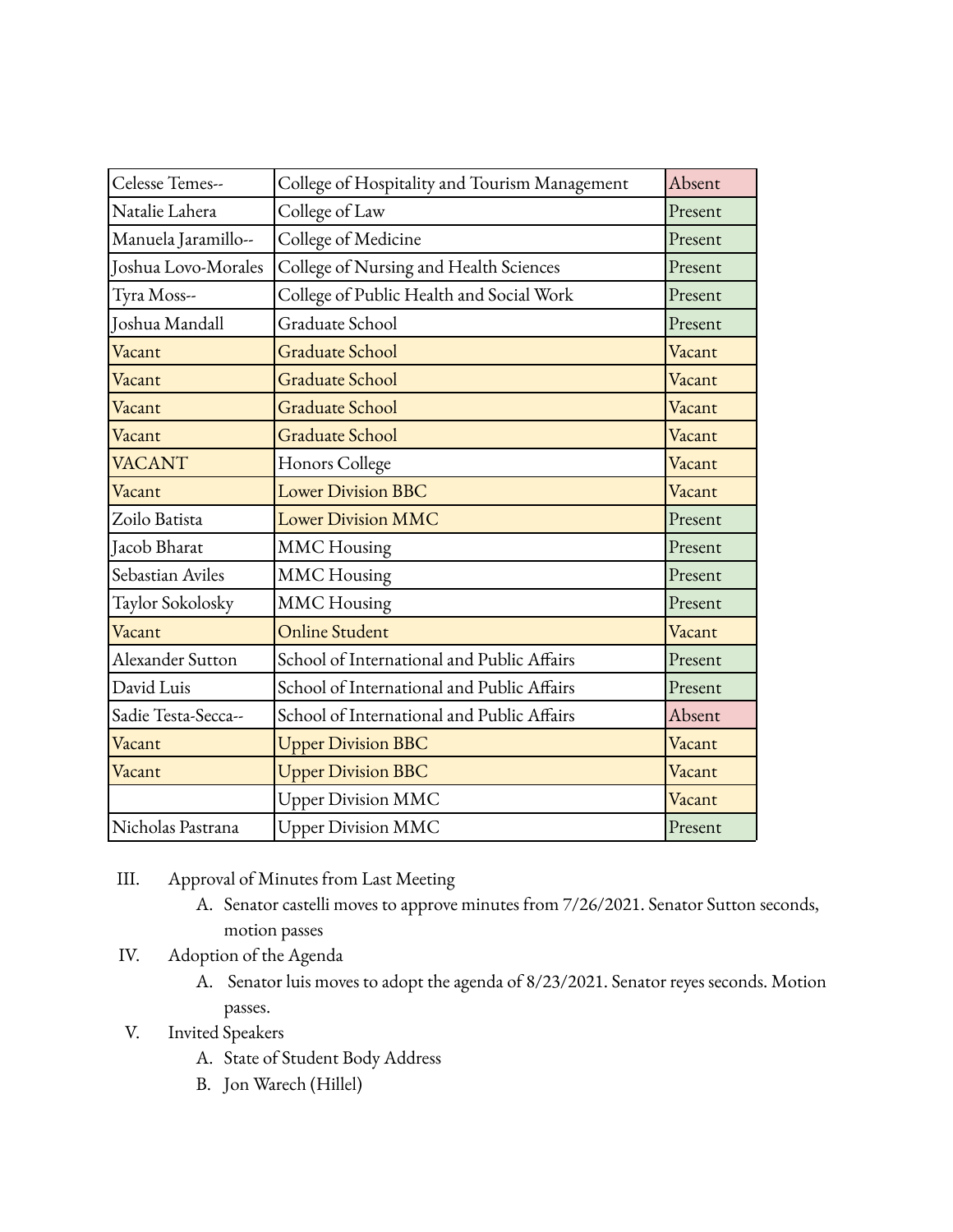### VI. Committee Reports

- A. Appropriations Committee
	- 1. Scheduling meeting depending on availability of members
- B. Graduate and Professional Student Committee
	- 1. Meeting on Thursday at 12pm
- C. University Sustainability and Innovation Committee
	- 1. Scheduling meeting time and date
- D. Health and Well-Being Committee
	- 1. Scheduling meeting time and date
- E. Student Life and Academic Concerns Committee
	- 1. Scheduling meeting time and date
- F. Committee on Rules and Administration
	- 1. No report
- VII. Executive Board Reports
	- A. Student Body President
	- B. Senate President
		- 1. Procedures for senate email was sent out. If there are any questions on procedures from office hours to dress code please feel free to reach out.
		- 2. Open time clock will be used again to track office hours
		- 3. Committees have been reorganized, all chairs and vice chairs stayed the same.
	- C. Senate President Pro-Tempore
		- 1. If anyone is interested in joining housing committee please reach out to me.
	- D. Senate Floor Leader
		- 1. If there are any questions about legislation you can get in contact with me to discuss our next moves
	- E. Student Body Vice President
		- 1. If any senators want to show pride and post about the meeting on social media, it is encouraged! The official SGA media pages will happily repost!
	- F. Comptroller
	- G. Executive Administrator
		- 1. Anything you want to report to PantherNow, I can coordinate it with you.
		- 2. Oversee certain spaces in campus, if any spaces are of value to you reach out and we can work on initiatives for those spaces.
	- H. Governor of the Biscayne Bay Campus
		- 1. BBC events will be happening soon! We look forward to seeing you all there!
		- 2. BBC pool party this weekend!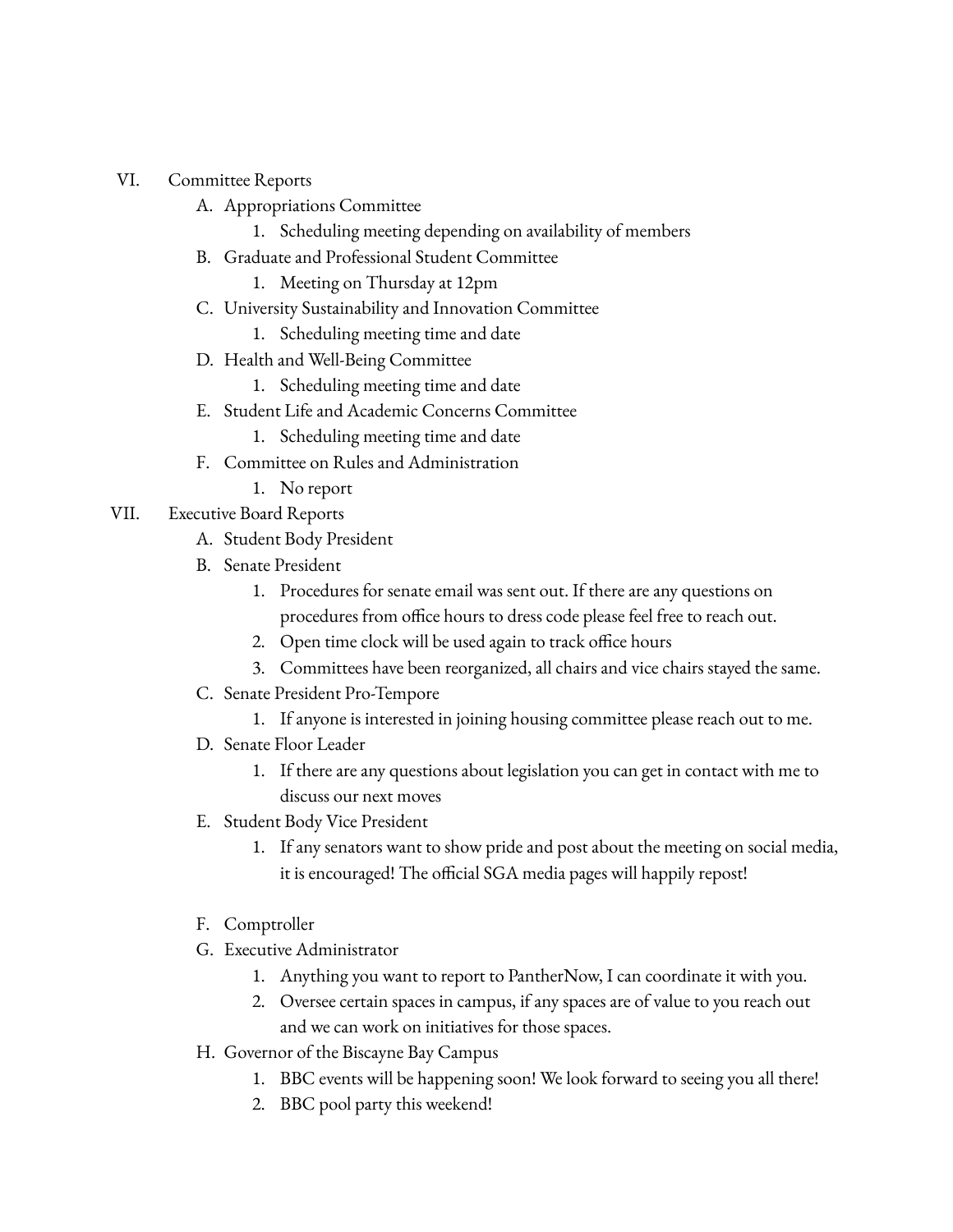- I. Chief of Staff
	- 1. Two people coming up for confirmation today! New confirmations will also be taking place next week.
- J. Chief Justice
- VIII. Vetoed Legislation
	- A. None
- IX. Unfinished Business
	- A. None

### X. New Business

- A. Confirmation of Miriam Ramirez to the post of Secretary of Diversity, Equity, and Inclusion
	- 1. Senator Luis moves to bypass q&a. senator Reyes seconds. Motion passes
	- 2. Senator Aviles moves to go into voting, senator, castelli seconds.
		- a) Miriam Ramirez is confirmed unanimously.
- B. Confirmation of Erich Valerdi to the post of Secretary of Government Relations
	- 1. Senator luis moves to bypass q&a period. Senator castelli seconds. Motion passes.
	- 2. Senator castelli moves to go into voting, senator Aviles moves to amend the motion to go into unaminous consent, senator lordeus seconds. Motion passes. Erich Valerdi is confirmed!
- C. SR 02 001 Condemnation of Anti-Semitism Resolution
	- 1. Senator Sutton moves to bypass second reading, senator batista seconds. Motion passes
	- 2. Senator Luis moves to go into 5 minute discussion period, senator Jaramillo seconds. Motion passes.
	- 3. Senator luis moves to amend the current resolution on the floor "where as following the public university system, SGA moves to adopt the amendment" senator Sutton seconds. Motion passes
	- 4. Senator Sutton moves to enter voting by unanimous consent, senator Batista seconds. Motion passes.

#### XI. Public Forum

A.

- XII. Announcements
	- A. Senator Luis: this Friday will be a tailgating event that can be used as one of the five events for the semester we must attend.
	- B. Senator mandall: social justice summit this Friday at BBC